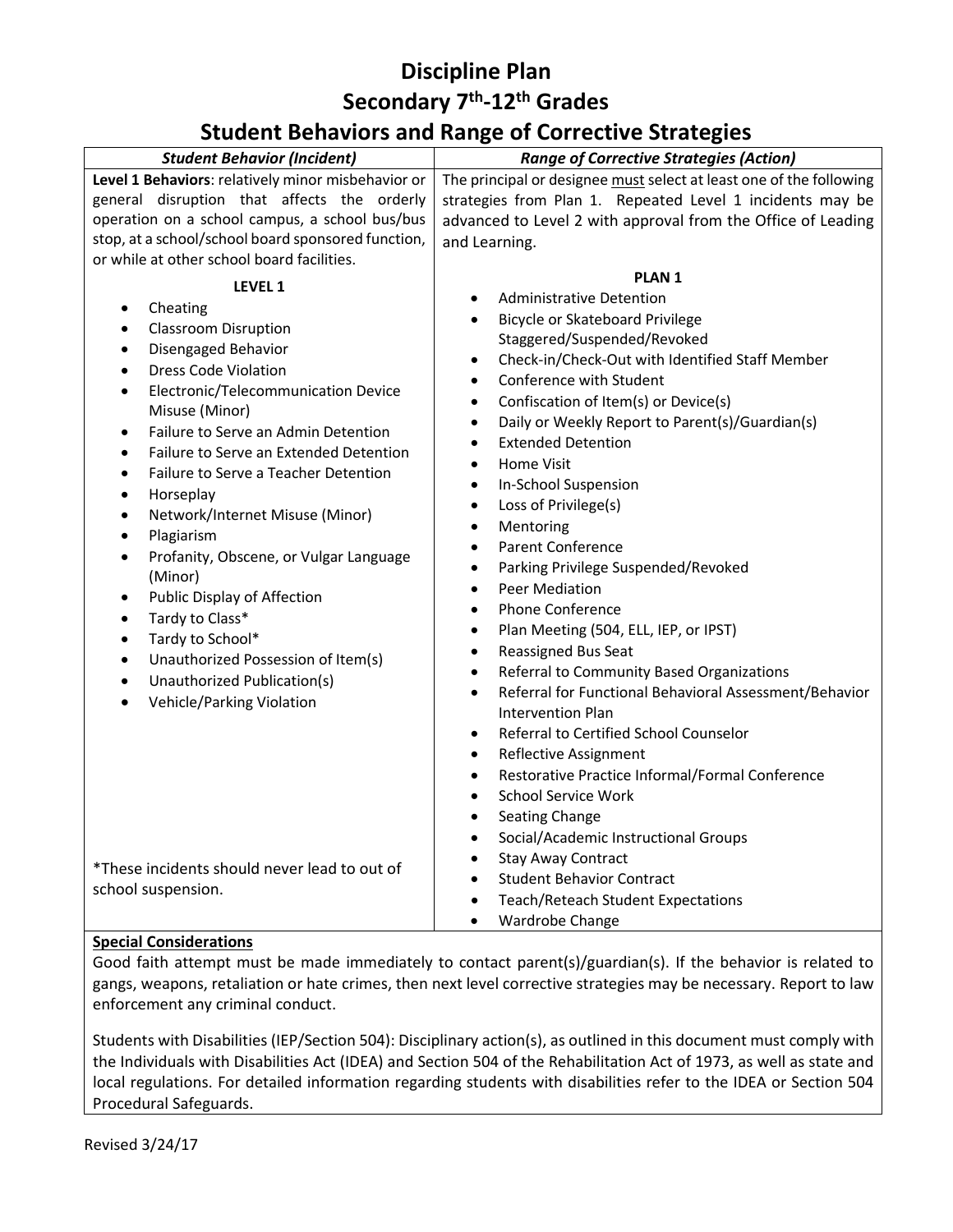## **Student Behaviors and Range of Corrective Strategies**

| <b>Range of Corrective Strategies (Action)</b>            |
|-----------------------------------------------------------|
|                                                           |
| The principal or designee must select at least one of the |
| following strategies from Plan 2. The use of corrective   |
| strategies from Plan 1 may also be used to address Level  |
| 2 behaviors. Repeated Level 2 incidents may be advanced   |
| to Level 3 with approval from the Office of Leading and   |
| Learning.                                                 |
|                                                           |
|                                                           |
| <b>PLAN 2</b>                                             |
|                                                           |
| <b>Bus Suspension (Short Term)</b>                        |
| <b>Classroom Reassignment</b>                             |
| <b>Extended Detention</b>                                 |
| <b>Financial Restitution</b>                              |
| <b>In-School Suspension</b><br>$\bullet$                  |
| Mentoring<br>$\bullet$                                    |
| Out-of-School Suspension (1-3 Days)                       |
| Report to Law Enforcement                                 |
| <b>Reverse Suspension</b>                                 |
| Safety Plan                                               |
| Suspension Pending Parent Conference (up to               |
| 3 days)                                                   |
|                                                           |
| Suspension/Revocation of Network/ Internet                |
| <b>Access</b>                                             |
|                                                           |
|                                                           |
|                                                           |
|                                                           |
|                                                           |

#### **Special Considerations**

Good faith attempt must be made immediately to contact parent(s)/guardian(s). If the behavior is related to gangs, weapons, retaliation or hate crimes, then next level corrective strategies may be necessary. Report to law enforcement any criminal conduct.

Students with Disabilities (IEP/Section 504): Disciplinary action(s), as outlined in this document must comply with the Individuals with Disabilities Act (IDEA) and Section 504 of the Rehabilitation Act of 1973, as well as state and local regulations. For detailed information regarding students with disabilities refer to the IDEA or Section 504 Procedural Safeguards.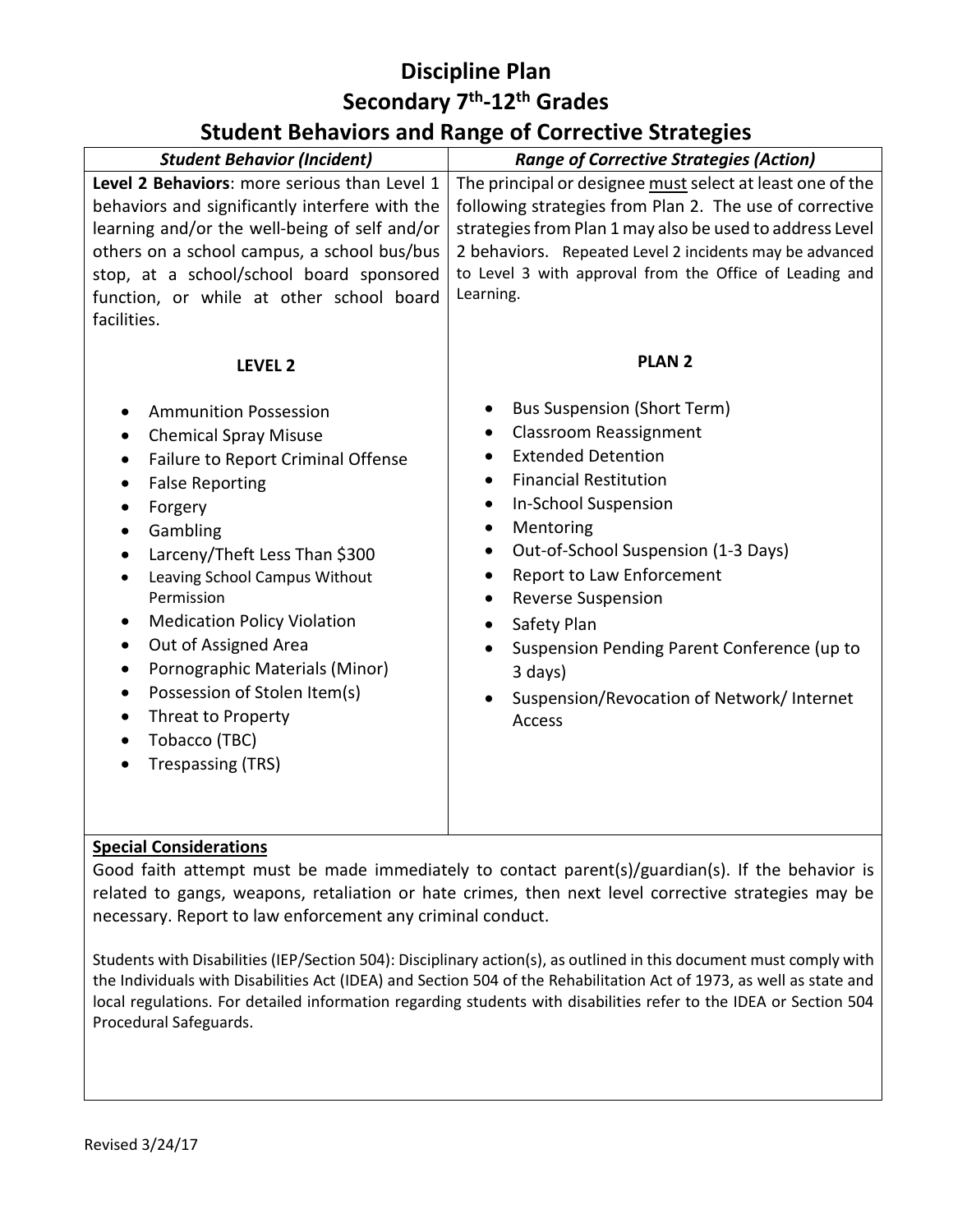## **Student Behaviors and Range of Corrective Strategies**

| <b>Student Behavior (Incident)</b>                                                                                                                                                                                                                                                                                                                                                                                                                                            | <b>Range of Corrective Strategies (Action)</b>                                                                                                                                                                                                                                                                                                                                   |
|-------------------------------------------------------------------------------------------------------------------------------------------------------------------------------------------------------------------------------------------------------------------------------------------------------------------------------------------------------------------------------------------------------------------------------------------------------------------------------|----------------------------------------------------------------------------------------------------------------------------------------------------------------------------------------------------------------------------------------------------------------------------------------------------------------------------------------------------------------------------------|
| Level 3 Behaviors: more serious than Level 2<br>behaviors that include serious disruption of<br>school order and/or threats to the health,<br>safety and well-being of self and/or others<br>and/or property of others on a school campus,<br>a school bus/bus stop, at a school/school<br>board sponsored function, or while at other<br>school board facilities.                                                                                                            | The principal or designee must select at least one of the<br>following strategies from Plan 3. The use of corrective<br>strategies from Plans 1 and 2 may also be used to address<br>Level 3 behaviors.<br>Repeated Level 3 incidents may be<br>advanced to Level 4 with approval from the Office of Leading<br>and Learning.                                                    |
| LEVEL <sub>3</sub><br><b>Bullying (BUL)</b><br>Counterfeit<br>Cyberbullying (BUL)<br>Electronic/Telecommunication Device<br>(Major)<br>Fighting (Non-SESIR)<br>٠<br>Inciting<br>Physical Aggression, One-sided<br>Possession of a Potentially Dangerous<br>$\bullet$<br>Object<br>Profanity, Obscene or Vulgar<br>$\bullet$<br>Language (Major)<br>Sexting<br>$\bullet$<br>Vandalism Less Than \$1,000<br><b>Verbal Confrontation</b><br>Willful Disobedience/Insubordination | <b>PLAN 3</b><br>Bus Suspension (Long Term) with Office of<br>Leading and Learning approval<br><b>Extended Detention</b><br>In-School Suspension<br>٠<br>Out-of-School Suspension (1-3 days)<br>$\bullet$<br>Out-of-School Suspension (4-5 days) with<br>$\bullet$<br>approval from the Office of Leading and Learning<br>Suspension Pending Parent Conference (up to 3<br>days) |

#### **Special Considerations:**

Good faith attempt must be made immediately to contact parent(s)/guardian(s). If the behavior is related to gangs, weapons, retaliation or hate crimes, then next level corrective strategies may be necessary. Report to law enforcement any criminal conduct.

Students with Disabilities (IEP/Section 504): Disciplinary action(s), as outlined in this document must comply with the Individuals with Disabilities Act (IDEA) and Section 504 of the Rehabilitation Act of 1973, as well as state and local regulations. For detailed information regarding students with disabilities refer to the IDEA or Section 504 Procedural Safeguards.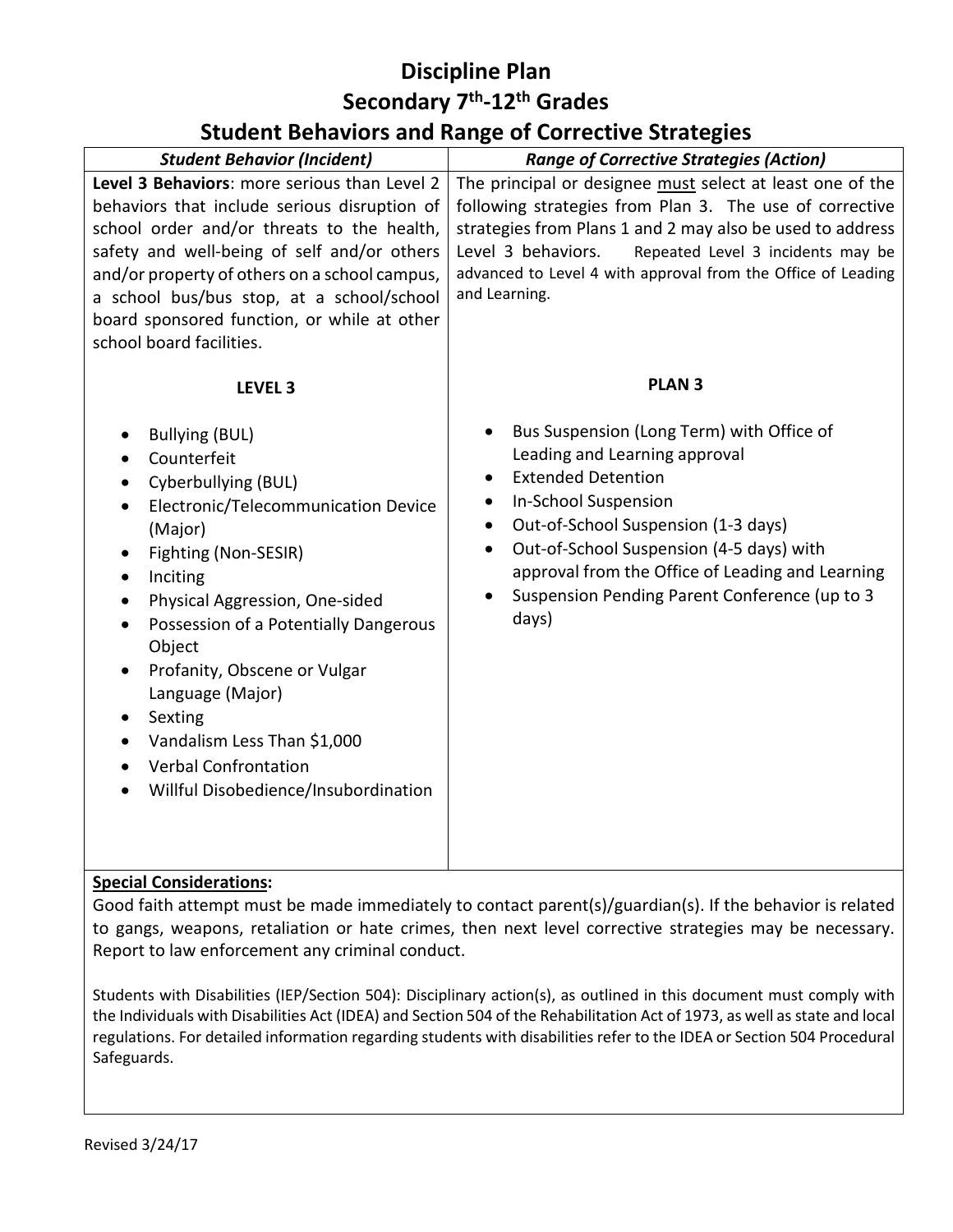### **Student Behaviors and Range of Corrective Strategies**

|                                                                                                                           | - - -- -- - - <u>-</u> - - -                                                                         |
|---------------------------------------------------------------------------------------------------------------------------|------------------------------------------------------------------------------------------------------|
| <b>Student Behavior (Incident)</b>                                                                                        | <b>Range of Corrective Strategies (Action)</b>                                                       |
| Level 4 Behaviors: the more serious acts of unacceptable behaviors                                                        | The principal or designee must select at least one of                                                |
| that seriously endanger the health and well-being of self and/or                                                          | the following strategies from Plan 4. The use of                                                     |
| others and/or cause significant damage to property on a school                                                            | corrective strategies from Plans 1, 2, and 3 may also                                                |
| campus, a school bus/bus stop, at a school/school board sponsored<br>function, or while at other school board facilities. | be used to address Level 4 behaviors. For all Level<br>4 behaviors contact the Office of Leading and |
|                                                                                                                           | Learning.                                                                                            |
|                                                                                                                           |                                                                                                      |
| LEVEL 4                                                                                                                   | PLAN <sub>4</sub>                                                                                    |
| Alcohol Possession/Sale/Use/Distribution (ALC)<br>$\bullet$                                                               | Out-of-School Suspension (1-5 Days)                                                                  |
| Arson (ARS)                                                                                                               | with Approval from the Office of                                                                     |
| Assault (TRE)<br>$\bullet$                                                                                                | Leading and Learning                                                                                 |
| Breaking and Entering/Burglary (BRK)<br>$\bullet$                                                                         | Out-of-School Suspension (up to 10                                                                   |
| Cyberstalking (TRE)<br>$\bullet$                                                                                          | days pending investigation)                                                                          |
| Disruption of Campus - Major (DOC)<br>$\bullet$                                                                           | <b>Recommendation for Alternative</b>                                                                |
| Drug Sale/Distribution Excluding Alcohol (DRD)<br>$\bullet$                                                               | Placement                                                                                            |
| Drug Use/Possession Excluding Alcohol (DRU)<br>$\bullet$                                                                  | Recommendation for Expulsion<br>$\bullet$                                                            |
| Explosives (WPO)<br>$\bullet$                                                                                             | <b>Report to Law Enforcement</b>                                                                     |
| False Accusation Against a Staff Member<br>$\bullet$                                                                      | Transfer student to ALC                                                                              |
| Felony (Off Property)<br>$\bullet$                                                                                        |                                                                                                      |
| Fighting (FIT)<br>$\bullet$                                                                                               |                                                                                                      |
| Harassment (HAR)<br>$\bullet$                                                                                             |                                                                                                      |
| Hazing (HAZ)<br>$\bullet$                                                                                                 |                                                                                                      |
| Larceny/Theft \$300 or Greater (STL)<br>$\bullet$                                                                         |                                                                                                      |
| Network/Internet Misuse (Major)<br>$\bullet$                                                                              |                                                                                                      |
| Other Major Crimes (OMC)<br>$\bullet$                                                                                     |                                                                                                      |
| Physical Attack (PHA)<br>$\bullet$                                                                                        |                                                                                                      |
| Robbery (ROB)<br>$\bullet$                                                                                                |                                                                                                      |
| Sexual Assault (SXA)<br>$\bullet$                                                                                         |                                                                                                      |
| Sexual Harassment (SXH)<br>$\bullet$                                                                                      |                                                                                                      |
| Sexual Offense (SXO)<br>$\bullet$                                                                                         |                                                                                                      |
| Threat/Intimidation (TRE)                                                                                                 |                                                                                                      |
| Vandalism \$1000 or Greater (VAN)                                                                                         |                                                                                                      |
| $\bullet$                                                                                                                 |                                                                                                      |

#### **Special Considerations**

Immediately contact parent(s)/guardian(s). Report to law enforcement any criminal conduct.

Students with Disabilities (IEP/Section 504): Disciplinary action(s), as outlined in this document must comply with the Individuals with Disabilities Act (IDEA) and Section 504 of the Rehabilitation Act of 1973, as well as state and local regulations. For detailed information regarding students with disabilities refer to the IDEA or Section 504 Procedural Safeguards.